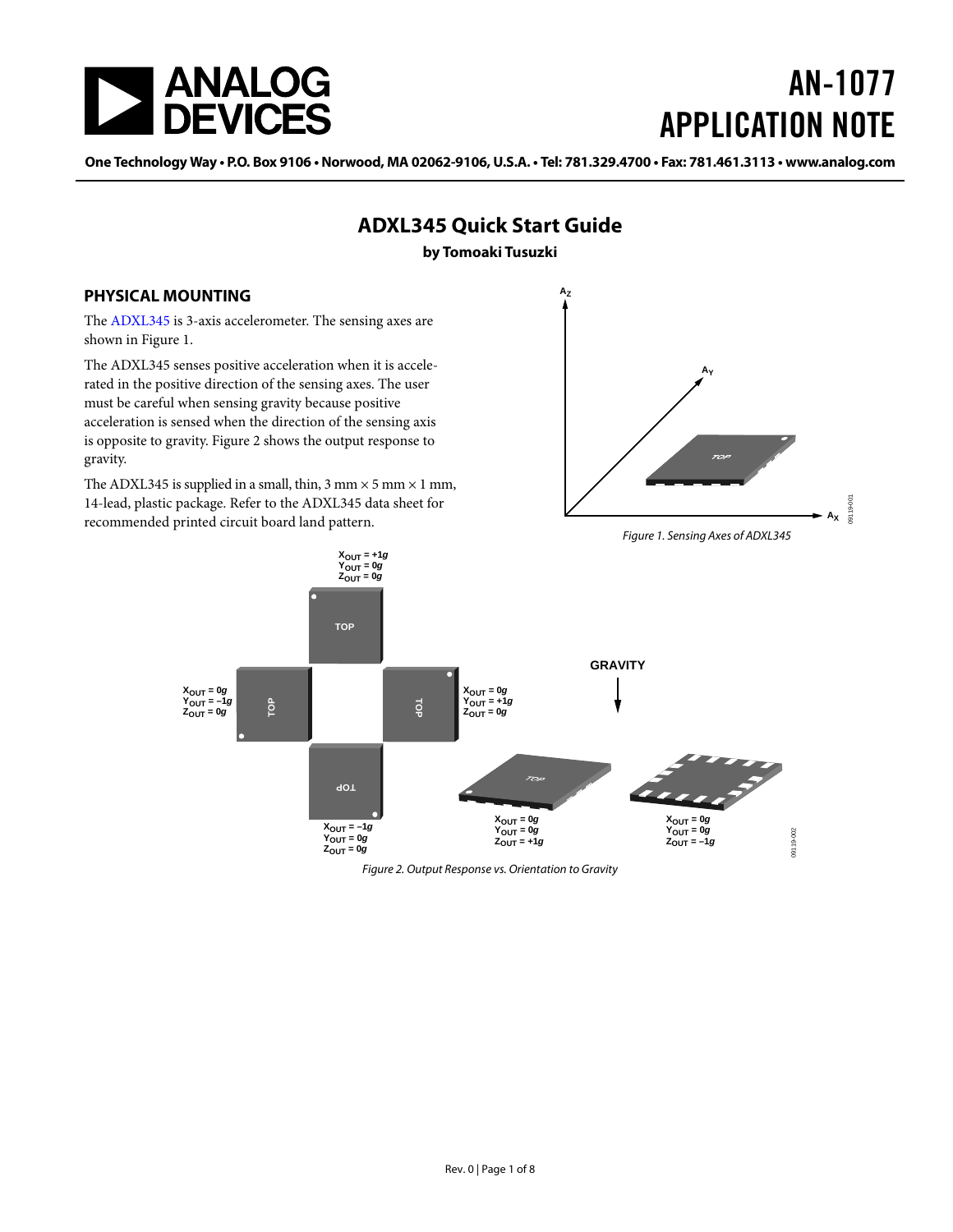### **TABLE OF CONTENTS**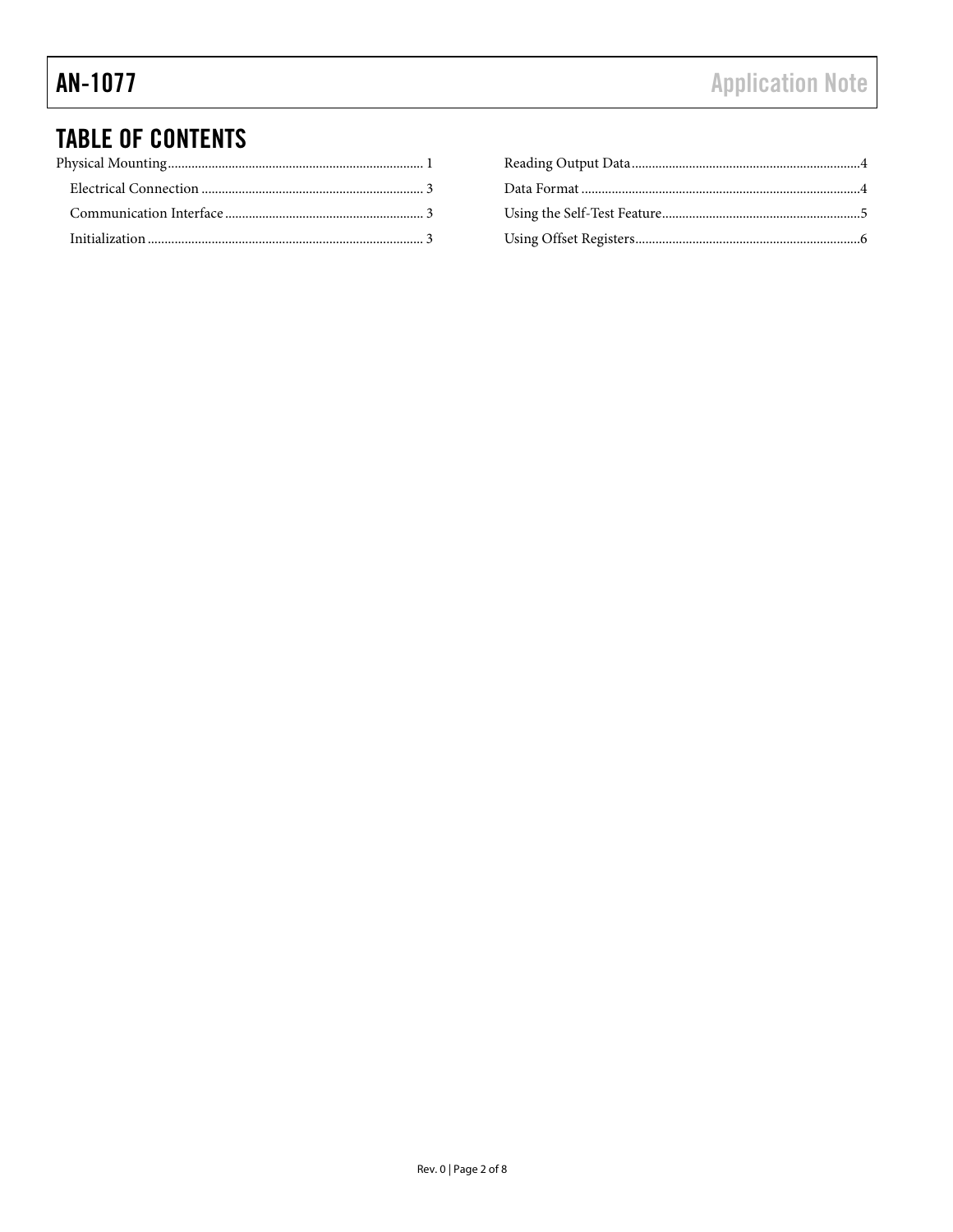#### <span id="page-2-1"></span><span id="page-2-0"></span>**ELECTRICAL CONNECTION**

[ADXL345](http://www.analog.com/ADXL345) communication is done via either I<sup>2</sup>C or SPI (3or 4-wire mode). Figure 3 shows the recommended electrical connections for 4-wire SPI mode. Note that the SDO pin can be disconnected when using 3-wire SPI mode.

Figure 4 shows the recommended electrical connection for I<sup>2</sup>C mode. The 7-bit I<sup>2</sup>C address for the device is 0x53, followed by the R/W bit. The user can select an alternate I<sup>2</sup>C address by connecting the SDO/ALT ADDRESS pin to the VDD I/O pin. The 7bit I<sup>2</sup>C address for that configuration is 0x1D, followed by the  $R/\overline{W}$  bit.

Refer to the [ADXL345 d](http://www.analog.com/ADXL345)ata sheet for details on power supply decoupling.



Figure 3. Recommended Connection for 4-Wire SPI Mode



Figure 4. Recommended Connection for I<sup>2</sup>C Mode

#### **COMMUNICATION INTERFACE**

Table 1 gives the list of typical configuration settings for the master processor requirements for SPI communication with the ADXL345. These settings are normally in control registers. Refer to the [ADXL345](http://www.analog.com/ADXL345) data sheet for timing specification and a command sequence.

#### **Table 1. SPI Settings**

| <b>Processor Setting</b> | <b>Description</b>          |  |  |  |  |
|--------------------------|-----------------------------|--|--|--|--|
| Master                   | ADXL345 operates as slave   |  |  |  |  |
| SPI Mode                 | Clock polarity (CPOL) = $1$ |  |  |  |  |
|                          | Clock phase $(CPHA) = 1$    |  |  |  |  |
| <b>Bit Sequence</b>      | MSB first mode              |  |  |  |  |
|                          |                             |  |  |  |  |

For I<sup>2</sup>C communication, refer to th[e ADXL345](http://www.analog.com/ADXL345) data sheet and *UM10204 I 2 C-Bus Specification and User Manual*, Rev. 03—19 June 2007 for processor settings as well as timing specifications and a command sequence.

Sometimes it is important to confirm the validity of a communication sequence before going to the next design stage. This can be done by reading the DEVID register (Address 0x00). It is a read only register that contains 0xE5. If the data read from DEVID is not 0xE5, it is the indication that either the physical connection or command sequence is incorrect.

#### **INITIALIZATION**

Figure 5 shows the minimum initialization sequence. The [ADXL345](http://www.analog.com/ADXL345) operates in a 100 Hz ODR with a DATA\_READY interrupt on the INT1 pin during this start-up sequence. When setting other interrupts or using the FIFO, it is recommended that those registers used are set before the POWER\_CTL and INT\_ENABLE registers. Refer to the [ADXL345 d](http://www.analog.com/ADXL345)ata sheet and the AN-1025 application note for other operation modes of [ADXL345](http://www.analog.com/ADXL345) and details about FIFO.



Figure 5. Minimum Initialization Sequence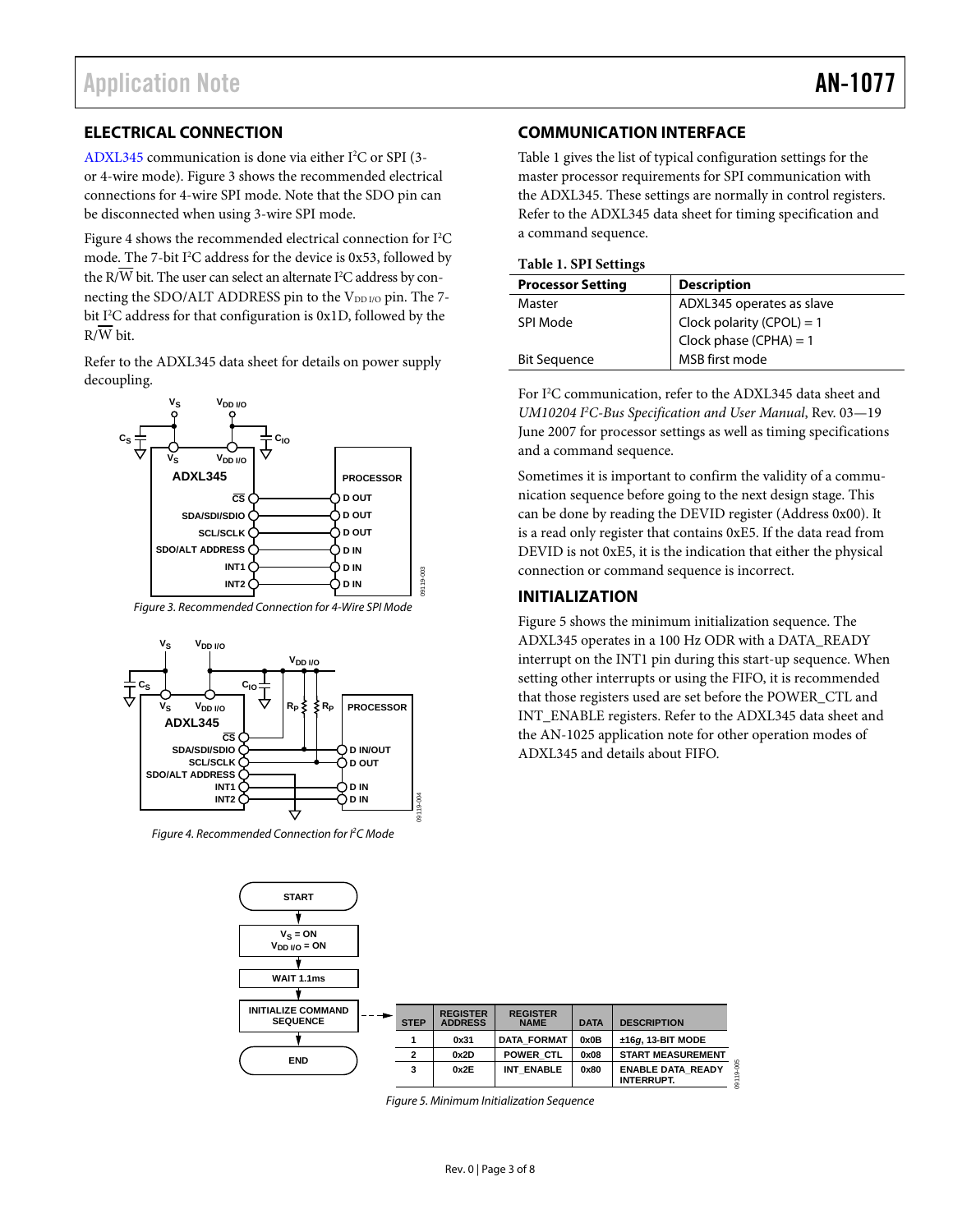### <span id="page-3-1"></span><span id="page-3-0"></span>**READING OUTPUT DATA**

The DATA\_READY interrupt signal indicates that 3-axis of acceleration data is updated in the data registers. It is latched high when new data is ready. (The interrupt can be configured to be latched from low-to-high through the DATA\_FORMAT register. Refer to the [ADXL345](http://www.analog.com/ADXL345) data sheet for details.) Use the low-to-high transition to trigger action on an interrupt service routine. Data is read from the DATAX0, DATAX1, DATAY0, DATAY1, DATAZ0, and DATAZ1 registers. To ensure data coherency, it is recommended that multibyte reads are used to retrieve data from the ADXL345. [Figure 7](#page-3-2) shows the read sequence example for 4-wire SPI.

#### **DATA FORMAT**

The data format of the [ADXL345 i](http://www.analog.com/ADXL345)s 16 bits. Once acceleration data is acquired from data registers, the user must reconstruct the data. DATAX0 is the low byte register for X-axis acceleration and DATAX1 is the high byte register. In 13-bit mode, the upper 4 bits are sign bits (see [Figure 6](#page-3-3)). Note that

other data formats are available by setting the DATA\_FORMAT register. See the [ADXL345](http://www.analog.com/ADXL345) data sheet for more details.

The [ADXL345 u](http://www.analog.com/ADXL345)ses twos complement data format. When in 13-bit mode, 1 LSB represents about 3.9 m*g*.

| 16-Bit Code<br>(Hex) | <b>Twos Complement</b><br><b>Representation (Dec)</b> | <b>Acceleration (mg)</b> |  |  |  |  |  |  |
|----------------------|-------------------------------------------------------|--------------------------|--|--|--|--|--|--|
| <b>OFFF</b>          | 4095                                                  | $+1599$                  |  |  |  |  |  |  |
| .                    | .                                                     | .                        |  |  |  |  |  |  |
| 0002                 | $+2$                                                  | $+7.8$                   |  |  |  |  |  |  |
| 0001                 | $+1$                                                  | $+3.9$                   |  |  |  |  |  |  |
| 0000                 | 0                                                     | 0                        |  |  |  |  |  |  |
| <b>FFFF</b>          | $-1$                                                  | $-3.9$                   |  |  |  |  |  |  |
| <b>FFFE</b>          | $-2$                                                  | $-7.8$                   |  |  |  |  |  |  |
| .                    | $\cdots$                                              | .                        |  |  |  |  |  |  |
| F000                 | -4095                                                 | $-1600$                  |  |  |  |  |  |  |
|                      |                                                       |                          |  |  |  |  |  |  |

<span id="page-3-3"></span><span id="page-3-2"></span>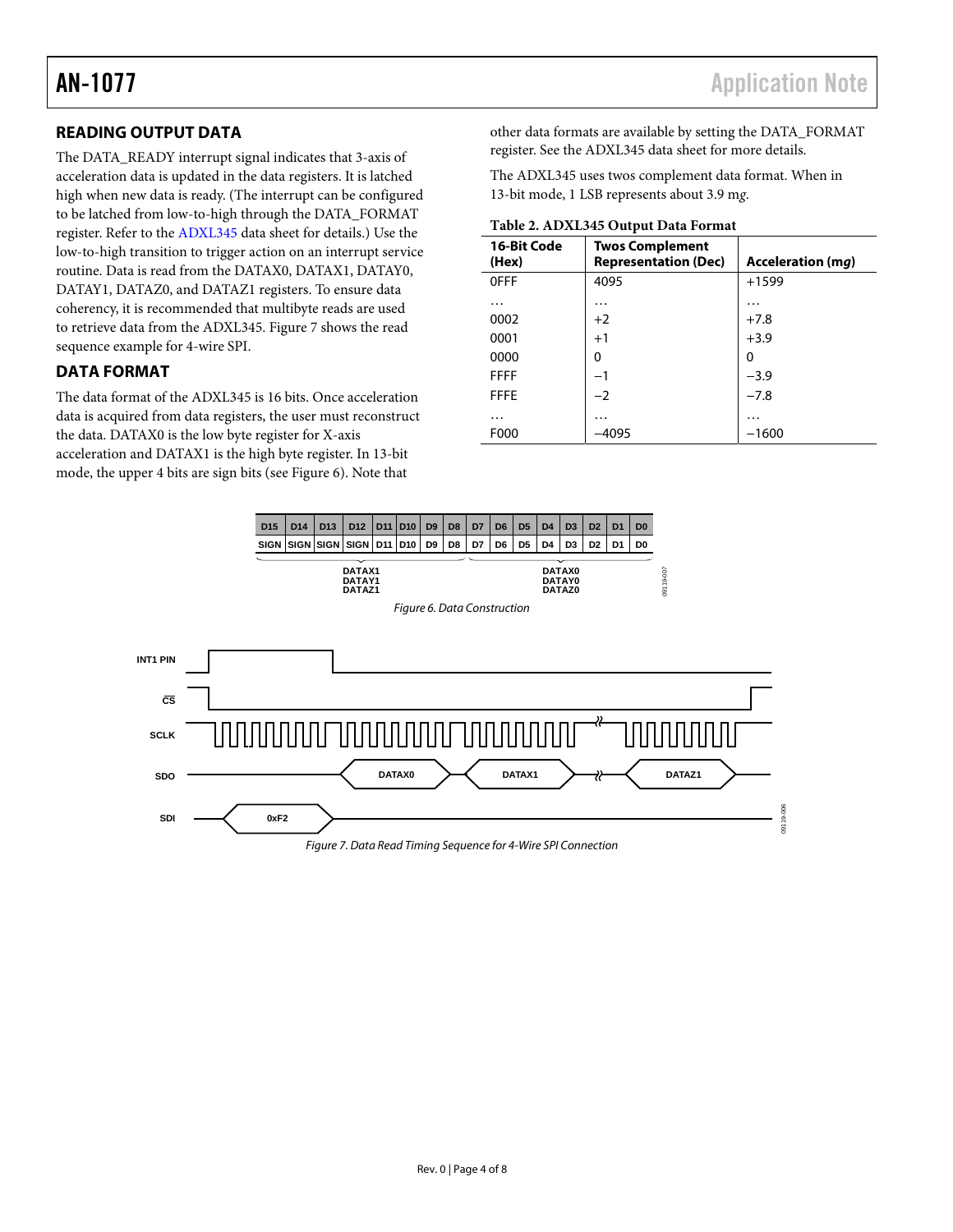09119-008

09119-008

#### <span id="page-4-0"></span>**USING THE SELF-TEST FEATURE**

The [ADXL345](http://www.analog.com/ADXL345) provides a self-test feature that enables an electromechanical test on the device without external mechanical stimulus. [Figure 8](#page-4-1) outlines a recommended self-test sequence. Note that the [ADXL345](http://www.analog.com/ADXL345) should be placed in a stable environment when conducting the self-test sequence.



<span id="page-4-1"></span>Figure 8. Self-Test Sequence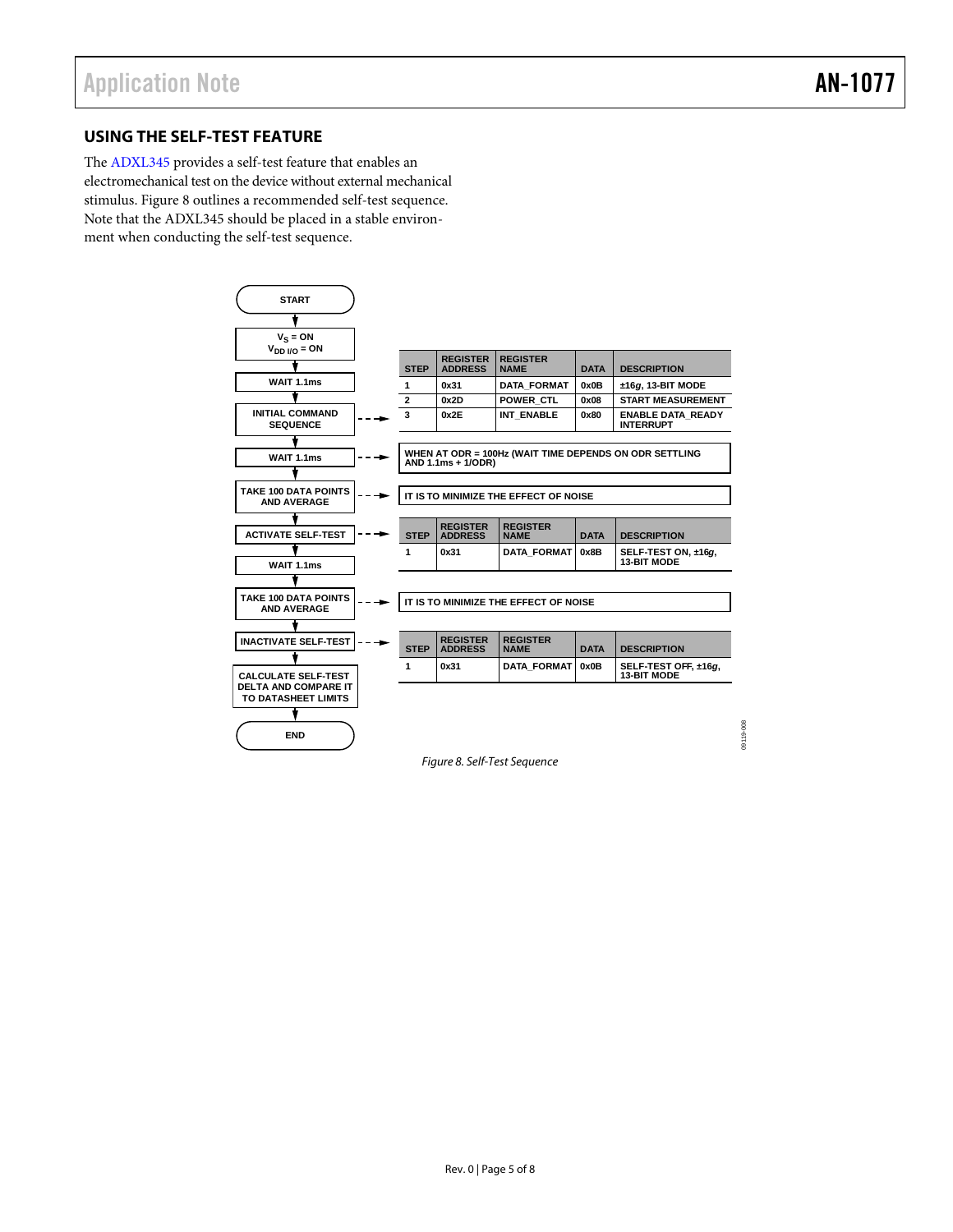#### <span id="page-5-0"></span>**USING OFFSET REGISTERS**

The [ADXL345](http://www.analog.com/ADXL345) has offset registers that facilitate offset calibration. The data format for the offset registers is 8-bit, twos compliment. The resolution of the offset registers is about 15.6 m*g*/LSB. If offset calibration must be finer than 15.6 m*g*/LSB, the calibration needs to be done at the processor. The offset register adds the value written in the register to measured acceleration. For example, if the offset is +156 m*g*, then

**START**

−156 m*g* should be written to offset register. [Figure 9](#page-5-1) shows the typical offset calibration sequence.

09119-009

09119-009

For this routine, X/Y axes errors are zero when 0 *g* input is applied, whereas Z-axis errors are zero when 1 *g* input is applied. Greater accuracy can be achieved if it is possible to rotate the [ADXL345 a](http://www.analog.com/ADXL345)t calibration.

| <b>PLACE SENSOR IN</b><br>$X = 0q$ , $Y = 0q$ , $Z = +1q$<br><b>ORIENTATION</b> |  |                                                                              |                                      |                                |             |                                              |
|---------------------------------------------------------------------------------|--|------------------------------------------------------------------------------|--------------------------------------|--------------------------------|-------------|----------------------------------------------|
|                                                                                 |  |                                                                              |                                      |                                |             |                                              |
| $V_S = ON$<br>$V_{DD I/O} = ON$                                                 |  |                                                                              |                                      |                                |             |                                              |
|                                                                                 |  |                                                                              | <b>REGISTER</b>                      | <b>REGISTER</b>                |             |                                              |
| WAIT 1.1ms                                                                      |  | <b>STEP</b>                                                                  | <b>ADDRESS</b>                       | <b>NAMF</b>                    | <b>DATA</b> | <b>DESCRIPTION</b>                           |
|                                                                                 |  | 1                                                                            | 0x31                                 | <b>DATA FORMAT</b>             | 0x0B        | $±16g$ , 13-BIT MODE                         |
| <b>INITIALIZE COMMAND</b>                                                       |  | $\overline{2}$                                                               | 0x2D                                 | <b>POWER CTL</b>               | 0x08        | <b>START MEASUREMENT</b>                     |
| <b>SEQUENCE</b>                                                                 |  | 3                                                                            | 0x2E                                 | <b>INT ENABLE</b>              | 0x80        | <b>ENABLE DATA READY</b><br><b>INTERRUPT</b> |
|                                                                                 |  |                                                                              |                                      |                                |             |                                              |
| <b>WAIT 11.1ms</b>                                                              |  | WHEN AT ODR = 100Hz (WAIT TIME DEPENDS ON ODR SETTLING<br>AND 1.1ms + 1/ODR) |                                      |                                |             |                                              |
|                                                                                 |  |                                                                              |                                      |                                |             |                                              |
| TAKE 100 DATA POINTS<br><b>AND AVERAGE</b>                                      |  | IT IS TO MINIMIZE THE EFFECT OF NOISE                                        |                                      |                                |             |                                              |
|                                                                                 |  |                                                                              | X CALIB = $-($ OUTPUT $(X) \div 4$ ) |                                |             |                                              |
| <b>CALCULATE</b>                                                                |  | Y CALIB = $-($ OUTPUT $(Y) \div 4$ )                                         |                                      |                                |             |                                              |
| <b>CALIBRATION VALUE</b>                                                        |  | Z CALIB = $-($ (OUTPUT $(Z)$ – 256) ÷ 4)                                     |                                      |                                |             |                                              |
|                                                                                 |  |                                                                              |                                      |                                |             |                                              |
| <b>WRITE TO OFSTX</b><br><b>REGISTERS</b>                                       |  | <b>STEP</b>                                                                  | <b>REGISTER</b><br><b>ADDRESS</b>    | <b>REGISTER</b><br><b>NAME</b> | <b>DATA</b> | <b>DESCRIPTION</b>                           |
|                                                                                 |  | 1                                                                            | 0x1E                                 | <b>OFSTX</b>                   | X CALIB     | X CALIB TO BE 8 BIT                          |
|                                                                                 |  | $\overline{2}$                                                               | 0x1F                                 | <b>OFSTY</b>                   | Y CALIB     | Y CALIB TO BE 8 BIT                          |
| <b>END</b>                                                                      |  | $\overline{\mathbf{3}}$                                                      | 0x20                                 | <b>OFSTZ</b>                   | Z CALIB     | Z CALIB TO BE 8 BIT                          |

<span id="page-5-1"></span>Figure 9. Offset Calibration Sequence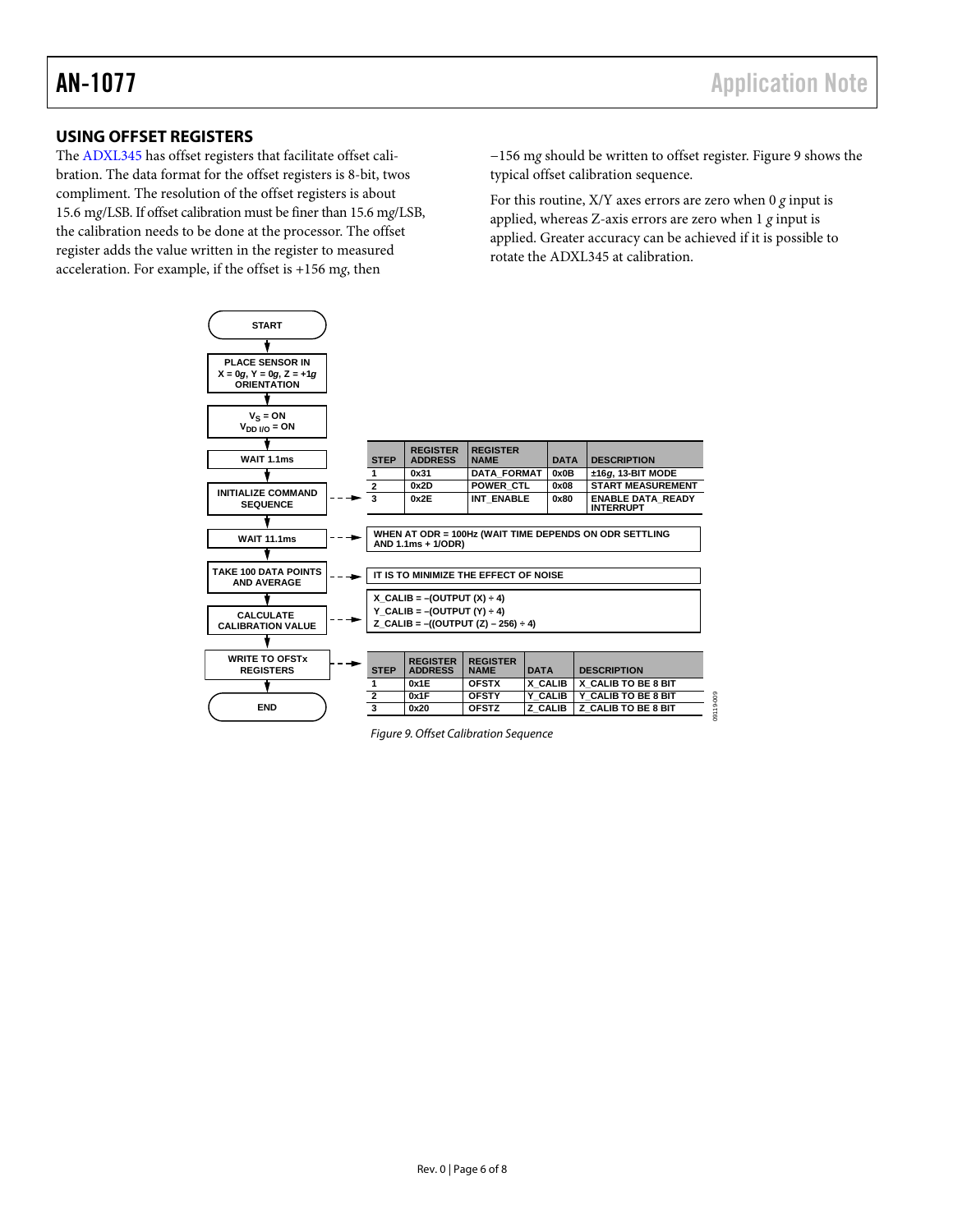## **NOTES**